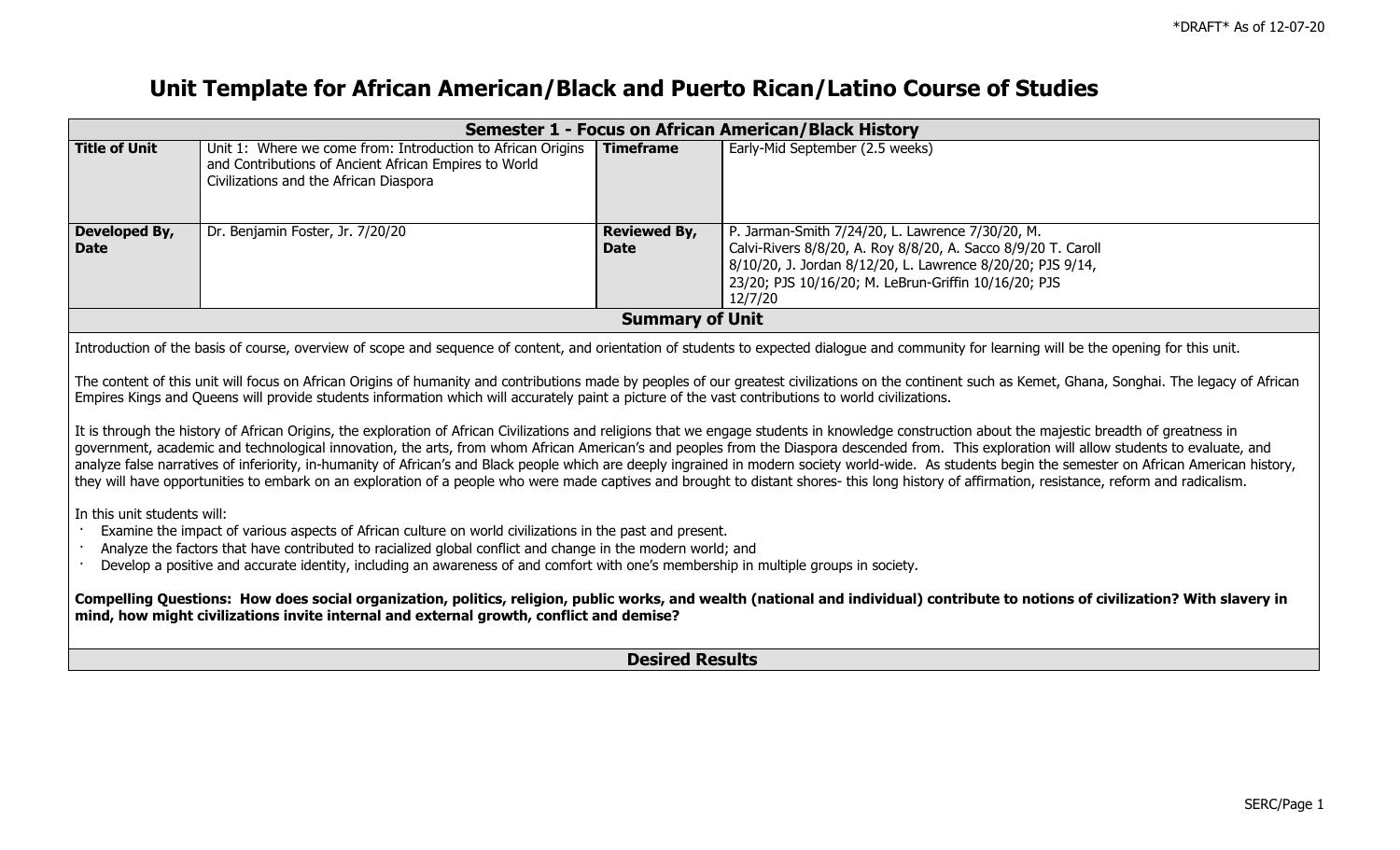| From Connecticut Elementary and Secondary Social Studies Framework<br>From CT Core Standards for English Language Arts (i.e., Reading, Writing, Listening, Speaking)<br>Dimension 2 - Applying disciplinary concepts and tools<br>CCSS.ELA-LITERACY.WHST.11-12.1.A Introduce precise, knowledgeable claim(s), establish the significance of the<br>HIST 9-12.6 Explain how the perspectives of people in the present shape<br>claim(s), distinguish the claim(s) from alternate or opposing claims, and create an organization that logically<br>interpretations of the past.<br>sequences the claim(s), counterclaims, reasons, and evidence.<br>GEO 9-12.2 Use maps, satellite images, photographs, and other representations to<br>explain relationships between the locations of places and regions and their political,<br>From CT English Language Proficiency (CELP) Standards (i.e., Reading, Writing, Listening, Speaking<br>cultural, and economic dynamics.<br>and Language)<br>CELP.9-12.1. RI.7. Analyze various accounts of a subject told in different mediums (e.g., a person's life story in<br>both print and multimedia), determining which details are emphasized in each account | <b>Relevant Content Standards</b> | <b>Related Supporting Standards</b> |
|-------------------------------------------------------------------------------------------------------------------------------------------------------------------------------------------------------------------------------------------------------------------------------------------------------------------------------------------------------------------------------------------------------------------------------------------------------------------------------------------------------------------------------------------------------------------------------------------------------------------------------------------------------------------------------------------------------------------------------------------------------------------------------------------------------------------------------------------------------------------------------------------------------------------------------------------------------------------------------------------------------------------------------------------------------------------------------------------------------------------------------------------------------------------------------------------------------|-----------------------------------|-------------------------------------|
|                                                                                                                                                                                                                                                                                                                                                                                                                                                                                                                                                                                                                                                                                                                                                                                                                                                                                                                                                                                                                                                                                                                                                                                                       |                                   |                                     |
|                                                                                                                                                                                                                                                                                                                                                                                                                                                                                                                                                                                                                                                                                                                                                                                                                                                                                                                                                                                                                                                                                                                                                                                                       |                                   |                                     |
|                                                                                                                                                                                                                                                                                                                                                                                                                                                                                                                                                                                                                                                                                                                                                                                                                                                                                                                                                                                                                                                                                                                                                                                                       |                                   |                                     |
|                                                                                                                                                                                                                                                                                                                                                                                                                                                                                                                                                                                                                                                                                                                                                                                                                                                                                                                                                                                                                                                                                                                                                                                                       |                                   |                                     |
|                                                                                                                                                                                                                                                                                                                                                                                                                                                                                                                                                                                                                                                                                                                                                                                                                                                                                                                                                                                                                                                                                                                                                                                                       |                                   |                                     |
|                                                                                                                                                                                                                                                                                                                                                                                                                                                                                                                                                                                                                                                                                                                                                                                                                                                                                                                                                                                                                                                                                                                                                                                                       |                                   |                                     |
|                                                                                                                                                                                                                                                                                                                                                                                                                                                                                                                                                                                                                                                                                                                                                                                                                                                                                                                                                                                                                                                                                                                                                                                                       |                                   |                                     |
|                                                                                                                                                                                                                                                                                                                                                                                                                                                                                                                                                                                                                                                                                                                                                                                                                                                                                                                                                                                                                                                                                                                                                                                                       |                                   |                                     |
|                                                                                                                                                                                                                                                                                                                                                                                                                                                                                                                                                                                                                                                                                                                                                                                                                                                                                                                                                                                                                                                                                                                                                                                                       |                                   |                                     |
|                                                                                                                                                                                                                                                                                                                                                                                                                                                                                                                                                                                                                                                                                                                                                                                                                                                                                                                                                                                                                                                                                                                                                                                                       |                                   |                                     |
|                                                                                                                                                                                                                                                                                                                                                                                                                                                                                                                                                                                                                                                                                                                                                                                                                                                                                                                                                                                                                                                                                                                                                                                                       |                                   |                                     |
|                                                                                                                                                                                                                                                                                                                                                                                                                                                                                                                                                                                                                                                                                                                                                                                                                                                                                                                                                                                                                                                                                                                                                                                                       |                                   |                                     |
|                                                                                                                                                                                                                                                                                                                                                                                                                                                                                                                                                                                                                                                                                                                                                                                                                                                                                                                                                                                                                                                                                                                                                                                                       |                                   |                                     |
|                                                                                                                                                                                                                                                                                                                                                                                                                                                                                                                                                                                                                                                                                                                                                                                                                                                                                                                                                                                                                                                                                                                                                                                                       |                                   |                                     |
|                                                                                                                                                                                                                                                                                                                                                                                                                                                                                                                                                                                                                                                                                                                                                                                                                                                                                                                                                                                                                                                                                                                                                                                                       |                                   |                                     |
|                                                                                                                                                                                                                                                                                                                                                                                                                                                                                                                                                                                                                                                                                                                                                                                                                                                                                                                                                                                                                                                                                                                                                                                                       |                                   |                                     |
|                                                                                                                                                                                                                                                                                                                                                                                                                                                                                                                                                                                                                                                                                                                                                                                                                                                                                                                                                                                                                                                                                                                                                                                                       |                                   |                                     |
|                                                                                                                                                                                                                                                                                                                                                                                                                                                                                                                                                                                                                                                                                                                                                                                                                                                                                                                                                                                                                                                                                                                                                                                                       |                                   |                                     |
|                                                                                                                                                                                                                                                                                                                                                                                                                                                                                                                                                                                                                                                                                                                                                                                                                                                                                                                                                                                                                                                                                                                                                                                                       |                                   |                                     |
| <b>From Social Justice Standards from "Teaching Tolerance"</b>                                                                                                                                                                                                                                                                                                                                                                                                                                                                                                                                                                                                                                                                                                                                                                                                                                                                                                                                                                                                                                                                                                                                        |                                   |                                     |
| <b>Identity</b>                                                                                                                                                                                                                                                                                                                                                                                                                                                                                                                                                                                                                                                                                                                                                                                                                                                                                                                                                                                                                                                                                                                                                                                       |                                   |                                     |
| 1. Students will develop positive social identities based on their membership in multiple groups in society.                                                                                                                                                                                                                                                                                                                                                                                                                                                                                                                                                                                                                                                                                                                                                                                                                                                                                                                                                                                                                                                                                          |                                   |                                     |
|                                                                                                                                                                                                                                                                                                                                                                                                                                                                                                                                                                                                                                                                                                                                                                                                                                                                                                                                                                                                                                                                                                                                                                                                       |                                   |                                     |
| From Teaching Hard History A 6-12 FRAMEWORK FOR TEACHING AMERICAN SLAVERY from                                                                                                                                                                                                                                                                                                                                                                                                                                                                                                                                                                                                                                                                                                                                                                                                                                                                                                                                                                                                                                                                                                                        |                                   |                                     |
| "Teaching Tolerance"                                                                                                                                                                                                                                                                                                                                                                                                                                                                                                                                                                                                                                                                                                                                                                                                                                                                                                                                                                                                                                                                                                                                                                                  |                                   |                                     |
| Key Concept 1: Slavery, which Europeans practiced before they invaded the Americas, was important<br>to all colonial powers and existed in all North American colonies                                                                                                                                                                                                                                                                                                                                                                                                                                                                                                                                                                                                                                                                                                                                                                                                                                                                                                                                                                                                                                |                                   |                                     |
| Summary Objective 1: Students will recognize that slavery existed around the world prior to the European invasion                                                                                                                                                                                                                                                                                                                                                                                                                                                                                                                                                                                                                                                                                                                                                                                                                                                                                                                                                                                                                                                                                     |                                   |                                     |
| of North America, changing forms depending on time and place. The enslaved often were perceived as outsiders:                                                                                                                                                                                                                                                                                                                                                                                                                                                                                                                                                                                                                                                                                                                                                                                                                                                                                                                                                                                                                                                                                         |                                   |                                     |
| captives in war, the vanguished or colonized, or ethnic or religious others                                                                                                                                                                                                                                                                                                                                                                                                                                                                                                                                                                                                                                                                                                                                                                                                                                                                                                                                                                                                                                                                                                                           |                                   |                                     |
| 1.C In many African societies, people became enslaved when they were captured during war. The status of                                                                                                                                                                                                                                                                                                                                                                                                                                                                                                                                                                                                                                                                                                                                                                                                                                                                                                                                                                                                                                                                                               |                                   |                                     |
| enslaved people changed as they learned the customs and integrated into their captors' community. Slavery was                                                                                                                                                                                                                                                                                                                                                                                                                                                                                                                                                                                                                                                                                                                                                                                                                                                                                                                                                                                                                                                                                         |                                   |                                     |
| not always intergenerational; the children of enslaved parents were not necessarily enslaved.                                                                                                                                                                                                                                                                                                                                                                                                                                                                                                                                                                                                                                                                                                                                                                                                                                                                                                                                                                                                                                                                                                         |                                   |                                     |
|                                                                                                                                                                                                                                                                                                                                                                                                                                                                                                                                                                                                                                                                                                                                                                                                                                                                                                                                                                                                                                                                                                                                                                                                       |                                   |                                     |
| Key Concept 2: Slavery and the slave trade were central to the development and growth of the                                                                                                                                                                                                                                                                                                                                                                                                                                                                                                                                                                                                                                                                                                                                                                                                                                                                                                                                                                                                                                                                                                          |                                   |                                     |
| colonial economies and what is now the United States.<br>SUMMARY OBJECTIVE 2: Students will describe the nature and extent of colonial enslavement of Indigenous                                                                                                                                                                                                                                                                                                                                                                                                                                                                                                                                                                                                                                                                                                                                                                                                                                                                                                                                                                                                                                      |                                   |                                     |
| people.                                                                                                                                                                                                                                                                                                                                                                                                                                                                                                                                                                                                                                                                                                                                                                                                                                                                                                                                                                                                                                                                                                                                                                                               |                                   |                                     |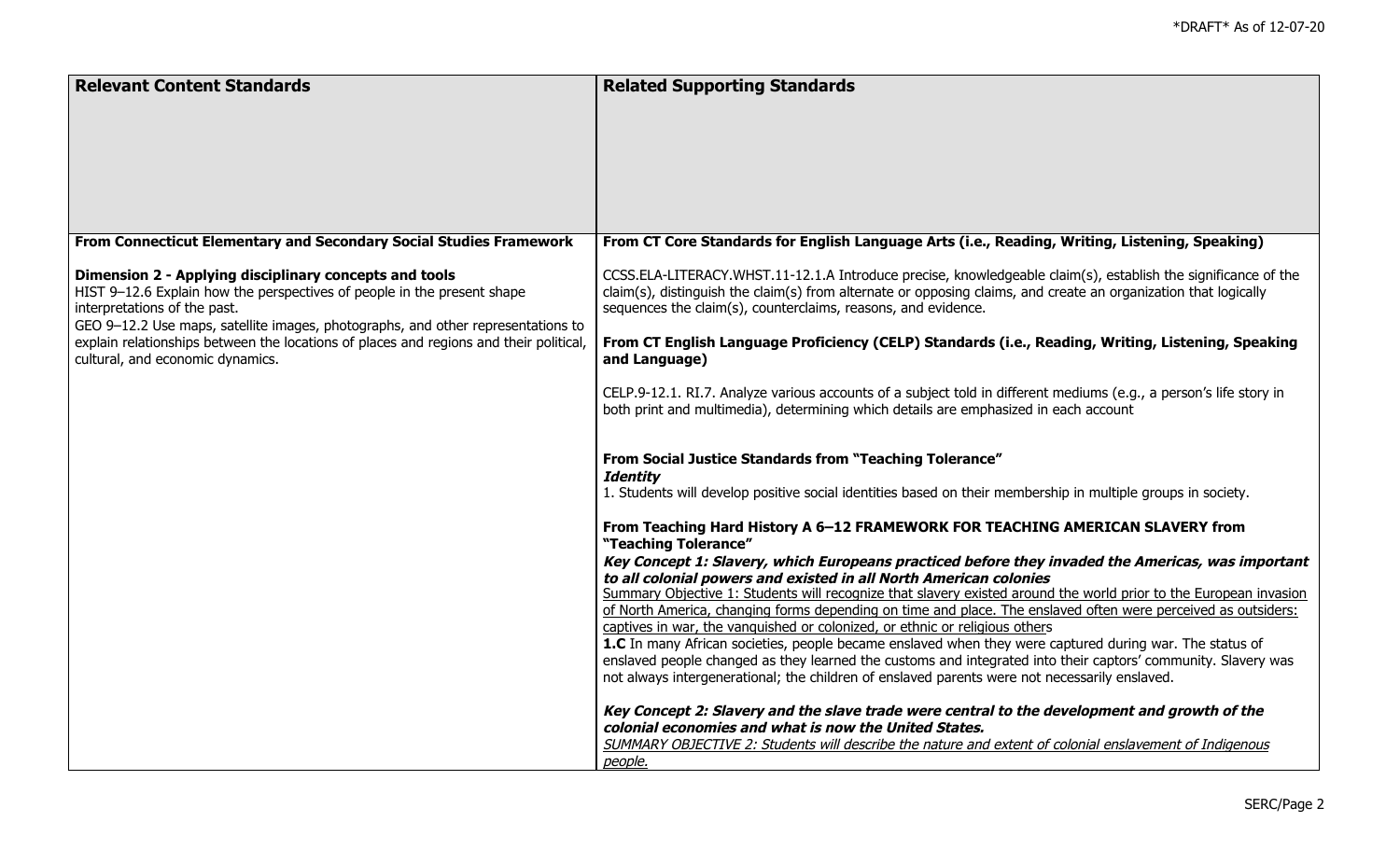|                                                                                                                                                                                                                                                                                                                                                                                                                                                                                                                                                                                                                                                                                                                                                                                           |                                                          | 2.A, Throughout the Americas, Europeans enslaved between 2.5 million and 5 million Indigenous people. In much<br>of what is now North America, Indigenous people were bought and sold until the late 19th century.                                                                                                                                                                                                   |  |  |
|-------------------------------------------------------------------------------------------------------------------------------------------------------------------------------------------------------------------------------------------------------------------------------------------------------------------------------------------------------------------------------------------------------------------------------------------------------------------------------------------------------------------------------------------------------------------------------------------------------------------------------------------------------------------------------------------------------------------------------------------------------------------------------------------|----------------------------------------------------------|----------------------------------------------------------------------------------------------------------------------------------------------------------------------------------------------------------------------------------------------------------------------------------------------------------------------------------------------------------------------------------------------------------------------|--|--|
| <b>Learning Outcomes</b>                                                                                                                                                                                                                                                                                                                                                                                                                                                                                                                                                                                                                                                                                                                                                                  |                                                          | <b>Critical Consciousness*</b>                                                                                                                                                                                                                                                                                                                                                                                       |  |  |
| <b>Overarching Course Learning Objectives</b>                                                                                                                                                                                                                                                                                                                                                                                                                                                                                                                                                                                                                                                                                                                                             |                                                          | <b>Overarching Course Essential/Guiding Questions</b>                                                                                                                                                                                                                                                                                                                                                                |  |  |
| LO1 UNDERSTAND the construct of race, why, and how it was developed.<br>LO2 INVESTIGATE the evolution and development of African American/Black and<br>Puerto Rican/Latino identities, including intersections with Indigenous and other<br>identities.                                                                                                                                                                                                                                                                                                                                                                                                                                                                                                                                   |                                                          | <b>EQ1 RACIAL FORMATION</b> How and why was the concept of race constructed? What is its impact on African<br>American, Puerto Rican, Latino, and Indigenous people?<br>EQ3 POWER What do African American, Puerto Rican and Latino histories reveal about the United States, its<br>foundation, and how power is structured today?                                                                                  |  |  |
| LO3 ANALYZE how race, power, and privilege influence group access to<br>citizenship, civil rights, and economic power.                                                                                                                                                                                                                                                                                                                                                                                                                                                                                                                                                                                                                                                                    |                                                          | EQ4 FREEDOM, JUSTICE, RESISTANCE How have African American, Puerto Rican and Latino people fought for<br>freedom and justice throughout history and today, and in what ways have their struggles been in solidarity with<br>various other groups?<br>EQ5 SOCIETY, ECONOMY, AND CULTURE How and in what ways have African Americans, Puerto Rican and<br>Latino people shaped American society, economy, and culture? |  |  |
| <b>Theme/Content Specific Enduring Understandings</b>                                                                                                                                                                                                                                                                                                                                                                                                                                                                                                                                                                                                                                                                                                                                     |                                                          | <b>Theme/Content Specific Inquiry</b>                                                                                                                                                                                                                                                                                                                                                                                |  |  |
| For this Unit of Study (Students will know and be able to)<br>Knowledge:<br>Gain knowledge of the development of various African civilizations.<br>Gain knowledge of Africa's contradiction to the false narrative of African<br>inferiority and racial stereotypes.<br>Gain knowledge of West Africa's wealth, geographical and ethnic diversity.<br>Gain knowledge of the characteristics and achievements of the African<br>people discussed.<br><b>Skills:</b><br>Trace the development of early African civilizations to the establishment of<br>$\bullet$<br>the empires of Ghana, Mali, Songhai and Egypt<br>Develop a historical frame-of-reference of Ancient Africa's contributions to<br>world culture.<br>Analyze the construct of race and its impact on world civilization. |                                                          | For this Unit of Study (To support student self-discovery, identity development, and civic<br>preparedness/actions, students will)<br>Describe and analyze the role of Africa in the evolutionary development of humanity.<br>Analyze the construct of Race and its evolution in world conflict.                                                                                                                     |  |  |
|                                                                                                                                                                                                                                                                                                                                                                                                                                                                                                                                                                                                                                                                                                                                                                                           | <b>Learning Evidenced By</b>                             |                                                                                                                                                                                                                                                                                                                                                                                                                      |  |  |
| <b>Pre-Assessment/Common Misconceptions</b>                                                                                                                                                                                                                                                                                                                                                                                                                                                                                                                                                                                                                                                                                                                                               | <b>Formative Assessments/Checks</b><br>for Understanding | Performance Tasks and Criteria/Project-Based Applications (Aligned to<br><b>Compelling Question)</b>                                                                                                                                                                                                                                                                                                                 |  |  |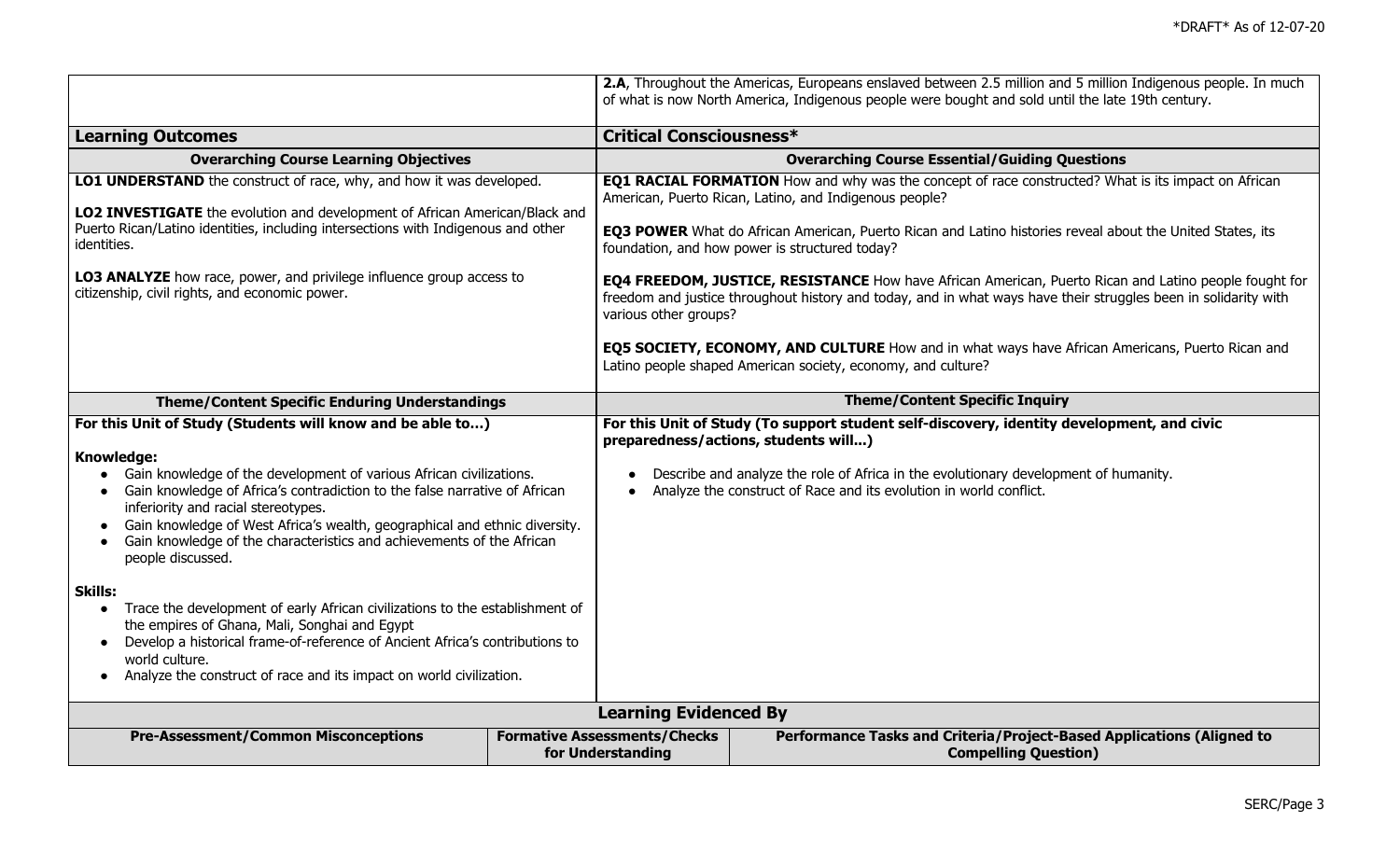| Pre-Assessment: Students complete a course self-assessment                                                                                                                                                                                                                                                                                                                                                                                                                                                                                                                                                                                                                                                                                                                                  | Group discussions                     |                                                                                                                                 | Students will create a visual and or written representation of Unit themes with a focus on the                                                                                                                                                                                                                                                                                                                        |
|---------------------------------------------------------------------------------------------------------------------------------------------------------------------------------------------------------------------------------------------------------------------------------------------------------------------------------------------------------------------------------------------------------------------------------------------------------------------------------------------------------------------------------------------------------------------------------------------------------------------------------------------------------------------------------------------------------------------------------------------------------------------------------------------|---------------------------------------|---------------------------------------------------------------------------------------------------------------------------------|-----------------------------------------------------------------------------------------------------------------------------------------------------------------------------------------------------------------------------------------------------------------------------------------------------------------------------------------------------------------------------------------------------------------------|
| of: interest in taking course, comfort level in talking about race,                                                                                                                                                                                                                                                                                                                                                                                                                                                                                                                                                                                                                                                                                                                         | Self reflections                      |                                                                                                                                 | theme of resistance and share with the class (can be a small group or class project).                                                                                                                                                                                                                                                                                                                                 |
| comfort level participating in challenging and difficult                                                                                                                                                                                                                                                                                                                                                                                                                                                                                                                                                                                                                                                                                                                                    | Short journal entries                 |                                                                                                                                 |                                                                                                                                                                                                                                                                                                                                                                                                                       |
| conversations, comfort level in learning about other cultures,                                                                                                                                                                                                                                                                                                                                                                                                                                                                                                                                                                                                                                                                                                                              | Whiteboard "splash"                   | QR                                                                                                                              |                                                                                                                                                                                                                                                                                                                                                                                                                       |
| what know and want to learn more about. (Will do post at end of                                                                                                                                                                                                                                                                                                                                                                                                                                                                                                                                                                                                                                                                                                                             | Text rendering                        |                                                                                                                                 |                                                                                                                                                                                                                                                                                                                                                                                                                       |
| semester.)                                                                                                                                                                                                                                                                                                                                                                                                                                                                                                                                                                                                                                                                                                                                                                                  | Metacognitive exit slips (can also be |                                                                                                                                 | Demonstrate understanding the people of Ancient Africa and their strengths and                                                                                                                                                                                                                                                                                                                                        |
|                                                                                                                                                                                                                                                                                                                                                                                                                                                                                                                                                                                                                                                                                                                                                                                             | used throughout lesson)               |                                                                                                                                 | contributions to society through medium of choice (e.g., powerpoint presentation, artistic                                                                                                                                                                                                                                                                                                                            |
|                                                                                                                                                                                                                                                                                                                                                                                                                                                                                                                                                                                                                                                                                                                                                                                             | Entry/Exit slips                      |                                                                                                                                 | expression, and/or literary work using print or virtual resources) of African Empire.                                                                                                                                                                                                                                                                                                                                 |
| <b>Common Misconceptions: Blacks, Africans, African-Americans</b>                                                                                                                                                                                                                                                                                                                                                                                                                                                                                                                                                                                                                                                                                                                           | Turn and talks                        |                                                                                                                                 |                                                                                                                                                                                                                                                                                                                                                                                                                       |
| and African descendants are primitive, sub-human, and racial                                                                                                                                                                                                                                                                                                                                                                                                                                                                                                                                                                                                                                                                                                                                | Objective summaries (group,           |                                                                                                                                 |                                                                                                                                                                                                                                                                                                                                                                                                                       |
| inferiority to whites.                                                                                                                                                                                                                                                                                                                                                                                                                                                                                                                                                                                                                                                                                                                                                                      | individual)                           |                                                                                                                                 |                                                                                                                                                                                                                                                                                                                                                                                                                       |
|                                                                                                                                                                                                                                                                                                                                                                                                                                                                                                                                                                                                                                                                                                                                                                                             | Use of interactive polls (PollEv.com, |                                                                                                                                 |                                                                                                                                                                                                                                                                                                                                                                                                                       |
|                                                                                                                                                                                                                                                                                                                                                                                                                                                                                                                                                                                                                                                                                                                                                                                             | Kahoot, Socrative etc).               |                                                                                                                                 |                                                                                                                                                                                                                                                                                                                                                                                                                       |
|                                                                                                                                                                                                                                                                                                                                                                                                                                                                                                                                                                                                                                                                                                                                                                                             | Critical reflections of various media |                                                                                                                                 |                                                                                                                                                                                                                                                                                                                                                                                                                       |
|                                                                                                                                                                                                                                                                                                                                                                                                                                                                                                                                                                                                                                                                                                                                                                                             | (pictures, music, letters, journal    |                                                                                                                                 |                                                                                                                                                                                                                                                                                                                                                                                                                       |
|                                                                                                                                                                                                                                                                                                                                                                                                                                                                                                                                                                                                                                                                                                                                                                                             | entries, book excerpts, videos etc.)  |                                                                                                                                 |                                                                                                                                                                                                                                                                                                                                                                                                                       |
| <b>Learning Plan/Lesson Sequence</b>                                                                                                                                                                                                                                                                                                                                                                                                                                                                                                                                                                                                                                                                                                                                                        |                                       |                                                                                                                                 |                                                                                                                                                                                                                                                                                                                                                                                                                       |
|                                                                                                                                                                                                                                                                                                                                                                                                                                                                                                                                                                                                                                                                                                                                                                                             |                                       |                                                                                                                                 |                                                                                                                                                                                                                                                                                                                                                                                                                       |
| <b>Lesson 1.0 Course Introduction</b>                                                                                                                                                                                                                                                                                                                                                                                                                                                                                                                                                                                                                                                                                                                                                       |                                       |                                                                                                                                 | <b>Duration: 2 days</b>                                                                                                                                                                                                                                                                                                                                                                                               |
| Big Ideas/Topics to be Addressed, including Key Concepts and Terms<br>Safe Spaces for learning<br>$\bullet$<br>Race and racism are words that have been socially constructed<br>$\bullet$<br>Africa is the birthplace of all humanity and civilization.<br>$\bullet$<br>Discovery of Lucy in Hader, Ethiopia affirms that mankind originated in Africa and therefore we are all Africans<br>$\bullet$<br>Africa's ancient civilization have documented many firsts in technology, literature, and structural developments (i.e. pyramids,<br>$\bullet$<br>books, numerical systems).<br>Anthropology- The study of human, cultures and their evolution<br>$\bullet$<br>Archeology- the study of human history and pre-history through excavations, artifact analysis, and physical remains. |                                       | <b>Materials/Resources/Speakers</b><br><b>Lesson: Preparing Students for Difficult Conversations  </b><br><b>Facing History</b> |                                                                                                                                                                                                                                                                                                                                                                                                                       |
|                                                                                                                                                                                                                                                                                                                                                                                                                                                                                                                                                                                                                                                                                                                                                                                             |                                       |                                                                                                                                 | Davidson, Basi "Africa in History"<br>$\bullet$<br>Andrews, Evan "Famed "Lucy" fossils discovered in<br>Ethiopia, 40 ears ago<br>https://humanorigins.si.edu/<br>$\bullet$<br>Shreeve, Jaime Oldest Skeleton of Human Ancestor Found<br>Hogenboom, Melissa The 'Lucy' fossil rewrote the story of<br>humanity<br>Nast, Phill Africa's great civilizations<br>$\bullet$<br>PBS.org Map of Africa's great civilizations |
| Recommended Learning Activities, including UDL Principles/Scaffolded Supports and Asynchronous and Synchronous<br><b>Learning Opportunities</b>                                                                                                                                                                                                                                                                                                                                                                                                                                                                                                                                                                                                                                             |                                       |                                                                                                                                 | <b>Home Links/Reflections to Affirm Identity</b><br>Check in with family members on how this course                                                                                                                                                                                                                                                                                                                   |
|                                                                                                                                                                                                                                                                                                                                                                                                                                                                                                                                                                                                                                                                                                                                                                                             |                                       |                                                                                                                                 | environment is a safe space for having thoughtful and                                                                                                                                                                                                                                                                                                                                                                 |
| Day 1 Initiation Introductions of students and teacher(s) - who are we? Share what students know about Africa, and want to learn in                                                                                                                                                                                                                                                                                                                                                                                                                                                                                                                                                                                                                                                         |                                       |                                                                                                                                 | challenging conversations. Ask for family input on what                                                                                                                                                                                                                                                                                                                                                               |
| the course/semester. Agree on discussion, dialogue norms, making the classroom a community for respectful, thoughtful interactions                                                                                                                                                                                                                                                                                                                                                                                                                                                                                                                                                                                                                                                          |                                       |                                                                                                                                 | students should also consider.                                                                                                                                                                                                                                                                                                                                                                                        |
| where all students learn and grow, take risks.  Post the list of Norms.                                                                                                                                                                                                                                                                                                                                                                                                                                                                                                                                                                                                                                                                                                                     |                                       |                                                                                                                                 |                                                                                                                                                                                                                                                                                                                                                                                                                       |
|                                                                                                                                                                                                                                                                                                                                                                                                                                                                                                                                                                                                                                                                                                                                                                                             |                                       |                                                                                                                                 |                                                                                                                                                                                                                                                                                                                                                                                                                       |
|                                                                                                                                                                                                                                                                                                                                                                                                                                                                                                                                                                                                                                                                                                                                                                                             |                                       |                                                                                                                                 |                                                                                                                                                                                                                                                                                                                                                                                                                       |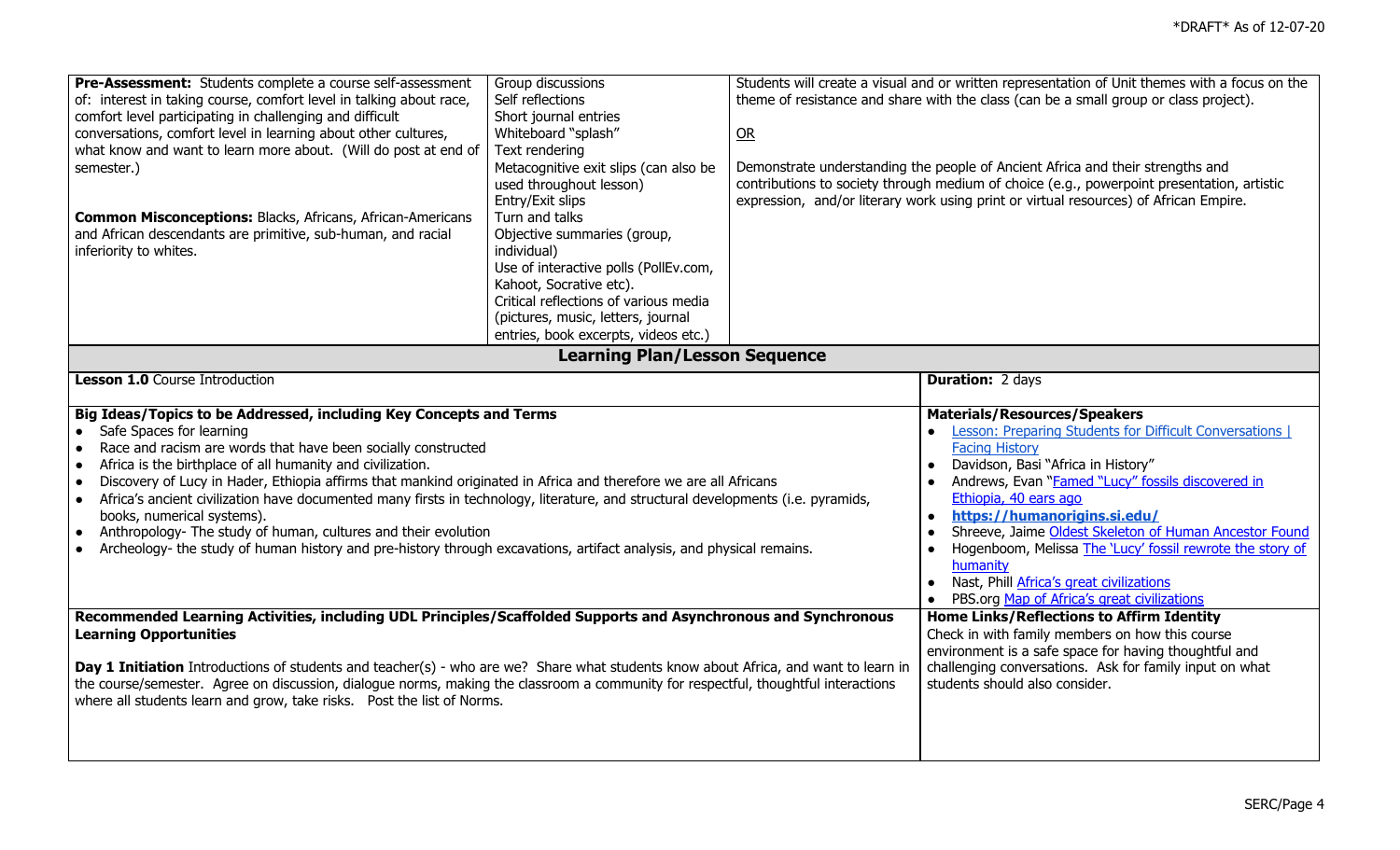| Unit Pre-Assessment Students will complete pre-assessment on comfort level in talking about race, participating in challenging and<br>difficult conversations comfort level in learning about other cultures, what they know about Africa, what to learn for the semester, will<br>do post at end of semester. (This may be a survey we can create and aggregate at state level.)                                                                                                                                                                                                                                                                                                                                                                                                                                                                                                                                                                                                                                                                                                                                          |                                                                                        |
|----------------------------------------------------------------------------------------------------------------------------------------------------------------------------------------------------------------------------------------------------------------------------------------------------------------------------------------------------------------------------------------------------------------------------------------------------------------------------------------------------------------------------------------------------------------------------------------------------------------------------------------------------------------------------------------------------------------------------------------------------------------------------------------------------------------------------------------------------------------------------------------------------------------------------------------------------------------------------------------------------------------------------------------------------------------------------------------------------------------------------|----------------------------------------------------------------------------------------|
| Activity Create a safe space for learning. Ask students what would make them feel safe and list. Prompt for Turn and Talk: What<br>make you feel safe when engaging interracial discussions on difficult/challenging topics?                                                                                                                                                                                                                                                                                                                                                                                                                                                                                                                                                                                                                                                                                                                                                                                                                                                                                               |                                                                                        |
| Explore/View/Discuss: What Does Safe Space Mean to You? https://projects.seattletimes.com/2016/under-our-skin/#safe_space (5<br>minutes) Debrief reactions to video, ask students to look at the list of norms created earlier and revise if needed.                                                                                                                                                                                                                                                                                                                                                                                                                                                                                                                                                                                                                                                                                                                                                                                                                                                                       |                                                                                        |
| Invite students to be historians this semester as they explore the curriculum and to be caring with one another.                                                                                                                                                                                                                                                                                                                                                                                                                                                                                                                                                                                                                                                                                                                                                                                                                                                                                                                                                                                                           |                                                                                        |
| Closing Photos of Africa use a graphic organizer for students to think about one picture that they related to them and why.                                                                                                                                                                                                                                                                                                                                                                                                                                                                                                                                                                                                                                                                                                                                                                                                                                                                                                                                                                                                |                                                                                        |
| <b>Options for Content Continuity Across History Courses and Interdisciplinary Integration</b><br>Arts<br>Science                                                                                                                                                                                                                                                                                                                                                                                                                                                                                                                                                                                                                                                                                                                                                                                                                                                                                                                                                                                                          | <b>Extensions/Experiential Opportunities</b><br>Virtual class trip- Human Origins: Luc |
| <b>Lesson 1.1 African Origins</b>                                                                                                                                                                                                                                                                                                                                                                                                                                                                                                                                                                                                                                                                                                                                                                                                                                                                                                                                                                                                                                                                                          | <b>Duration: 2 days</b>                                                                |
| Historical context for teachers (This will be recorded and hyperlinked with transcript).                                                                                                                                                                                                                                                                                                                                                                                                                                                                                                                                                                                                                                                                                                                                                                                                                                                                                                                                                                                                                                   |                                                                                        |
| The continent of Africa, in fact, is the birthplace of all humanity and civilization. Archaeologists and paleoanthropologists have<br>uncovered evidence documenting that the ancestors of modern man (Homo Sapien Sapien) originated in Africa, specifically in the area<br>known as ancient Kemet and Ethiopia situated along the world's longest river, the Nile. The Nile is the only river in the world that flows<br>from south to north. The ancient Greeks named it Ethiopia, meaning land of "burnt-skinned" people. The ancient Romans referred to it<br>as Egypt and Africa. Other names have been Nubia, Bilad es Sudan, and Kush. The continent is approximately 12,000,000 square miles.<br>It is the second largest continent. There are over 1200 languages spoken on the continent, excluding dialects.                                                                                                                                                                                                                                                                                                   |                                                                                        |
| As mankind originated in Africa, we all are Africans. In 1974, the Paleoanthropologist Donald Johnson unearthed the Hominidae fossils<br>nick named "Lucy" in Hader, Ethiopia. The location of this discovery is very important, given that the Nile is the only river in the world<br>that flows from south to north. The location of this find is a cogent cultural variable in that Egypt is considered a key factor in the<br>development and spread of civilization throughout the Mediterranean region, especially ancient Greece and Rome, the fountain of<br>European-American or Western civilization. Again, Egypt is in Africa and the people were depicted as primarily an Africoid i.e.,<br>dark-skinned, thick lips, etc. Africa is where man first did computation, contemplated time and devised the 365 days calendar, first<br>practiced Monotheism, built the world famous Pyramids more than 4,500years ago, developed the "Egyptian Book of the Dead"which is<br>often referenced as the world's oldest religious book and African holy book, invented the used of papyrus as a writing surface, etc. |                                                                                        |
| Africa is where man migrated to other regions of the earth. All mankind is related. Lucy is the mother of us all. Race and racism are<br>"man-u-factured." Civilization is the sum total of all humans' collective experiences.                                                                                                                                                                                                                                                                                                                                                                                                                                                                                                                                                                                                                                                                                                                                                                                                                                                                                            |                                                                                        |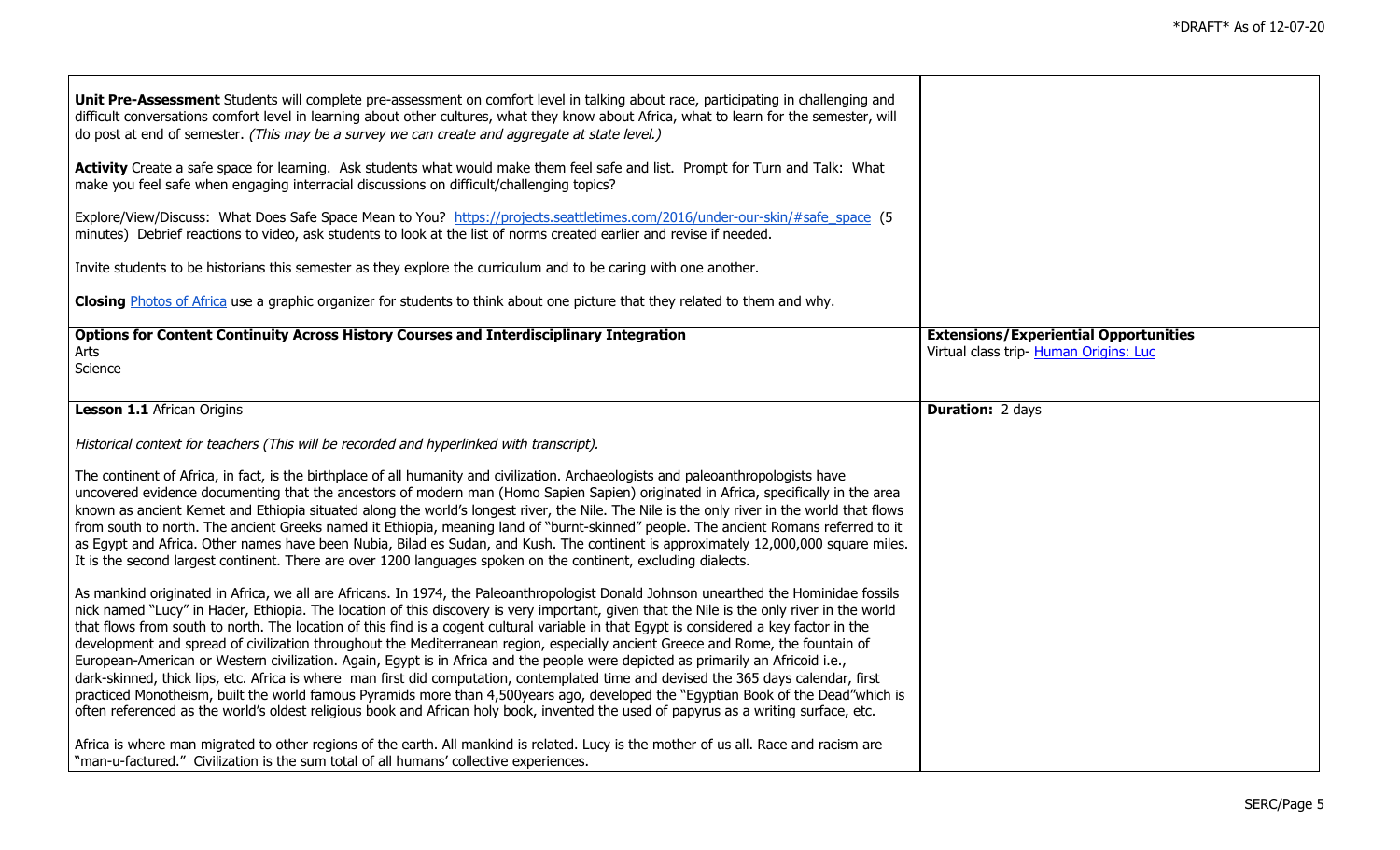| Big Ideas Topics to be Addressed, including Key Concepts and Terms<br>Africa is the birthplace of all humanity and civilization<br>Yoruba, Nigeria, Ga, Ghana, Wolof, Senegal<br>$\bullet$<br>Patrilineal, Matrilineal Societies.<br>$\bullet$<br>Discovery of Lucy in Hader, Ethiopia affirms that mankind originated in Africa and therefore we are all Africans<br>$\bullet$<br>Africa's ancient civilization have documented many firsts in technology, literature and structural<br>$\bullet$ | <b>Materials/Resources/Speakers</b><br>• DuBois, W.E.B. Suppression of the African Slave<br>Trade, and "The World and Africa."<br>Davidson, Basil Africa in History<br>Famed "Lucy" fossils discovered in Ethiopia, 40 ears<br>ago                             |
|----------------------------------------------------------------------------------------------------------------------------------------------------------------------------------------------------------------------------------------------------------------------------------------------------------------------------------------------------------------------------------------------------------------------------------------------------------------------------------------------------|----------------------------------------------------------------------------------------------------------------------------------------------------------------------------------------------------------------------------------------------------------------|
| Developments (i.e. pyramids, books, numerical systems)<br>$\bullet$<br>Anthropology- The study of human, cultures and their evolution<br>$\bullet$<br>Archeology- the study of human history and pre-history through excavations, artifact analysis and physical remains.<br>$\bullet$                                                                                                                                                                                                             | • Hogenboom, Melissa The 'Lucy' fossil rewrote the<br>story of humanity<br>• Hine, Darlene, et al African America: A Concise<br>History, Combined Volume (5th ed.)<br>• Virtual class trip- Human Origins: Lu<br>• PBS.org Map of Africa's great civilizations |
| Recommended Learning Activities, including UDL Principles/Scaffolded Supports and Asynchronous and Synchronous<br><b>Learning Opportunities</b>                                                                                                                                                                                                                                                                                                                                                    | <b>Home Links/Reflections to Affirm Identity</b><br>Discuss your findings about African origins with a family<br>member. What is their viewpoint? How is this the                                                                                              |
| Day 1 Initiation Introduce key vocabulary from Famed Lucy Article: homonids, bipedal primates, potassium argon dating, radiometric<br>dating.                                                                                                                                                                                                                                                                                                                                                      | same/different than your families' cultural and/or religious<br>beliefs?                                                                                                                                                                                       |
| Activity Students to read Famed "Lucy" Fossils Discovered in Ethiopia, 40 Years Ago<br>https://www.history.com/news/famed-lucy-fossils-discovered-in-ethiopia-40-years-ago                                                                                                                                                                                                                                                                                                                         |                                                                                                                                                                                                                                                                |
| Discuss the perspective and perhaps motives of the writer through their choice of title, images, words and phrases. Discuss the<br>implications of the discovery on a social-political level. Provide graphic organizers for note-taking.                                                                                                                                                                                                                                                          |                                                                                                                                                                                                                                                                |
| In small groups, students will begin planning a presentation of how humanity began. They will watch a video Mitochondrial Eve and<br>Homo Sapiens in Africa's Great Rift Valley and discuss where were other earlier human fossil remains found?                                                                                                                                                                                                                                                   |                                                                                                                                                                                                                                                                |
| Using the Smithsonian National Museum of Natural History website https://humanorigins.si.edu/ as an additional resource, groups can<br>choose a more focused topic as part of research for presentations.                                                                                                                                                                                                                                                                                          |                                                                                                                                                                                                                                                                |
| Closing Groups should be advised they will have 15 minutes at the opening of next class to prepare 5 minutes presentations.                                                                                                                                                                                                                                                                                                                                                                        |                                                                                                                                                                                                                                                                |
| Day 2 Assessment Provide students with 15 minutes at the beginning of class to finalize presentations. In small groups, students will<br>have 5 minutes to present their claim of how humanity began using evidence (maps, multiple sources) as to where humanity began.                                                                                                                                                                                                                           |                                                                                                                                                                                                                                                                |
| Options for Content Continuity Across History Courses and Interdisciplinary Integration<br>Arts<br>Science                                                                                                                                                                                                                                                                                                                                                                                         | <b>Extensions/Experiential Opportunities</b><br>Article: The Gold Trade in Ancient & Medieval West Africa-                                                                                                                                                     |
| <b>Lesson 1.2</b> African Empires to the Demise of Songhai                                                                                                                                                                                                                                                                                                                                                                                                                                         | <b>Duration: 2 days</b>                                                                                                                                                                                                                                        |

 $\mathbf{I}$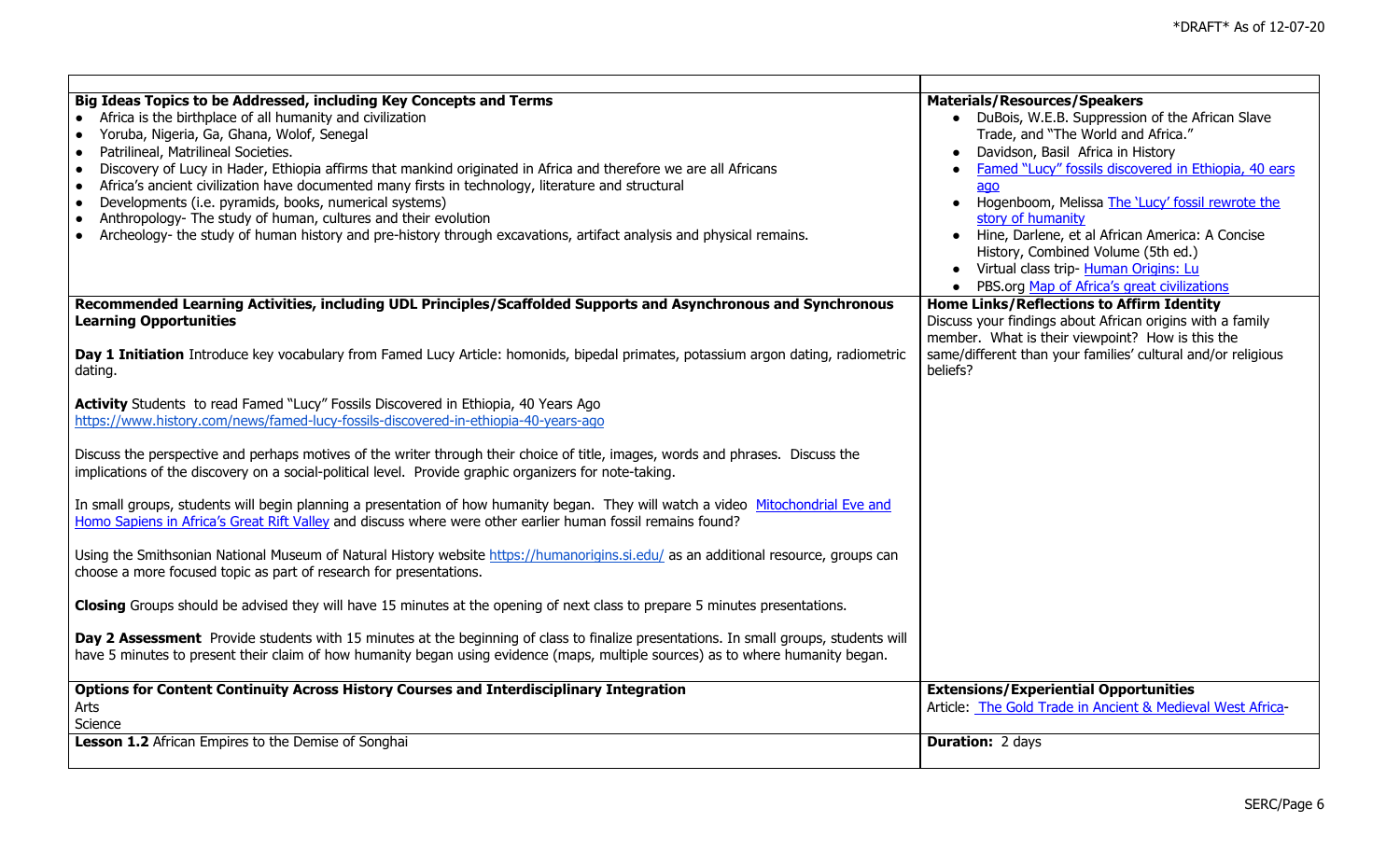Historical context for teachers (This will be recorded and hyperlinked with transcript).

Ancient Ghana - The kingdom of Ghana was established by the Soninke people. Ghana's history lists forty-four kings before the Christian Era. It was known as the "Land of Gold". Ghana's kings were known in Europe and southwest Asia as the richest of monarchs. Their wealth was based on trade, which was enhanced by the Asian camel, which was introduced to Africa in the1st century CE. Utilizing the camels, pepper, herbs, slaves, and gold were sources of the Empire's trade and wealth. The slaves were usually war captives, and the gold came from mines in southwestern Ghana. In addition to its gold, Ghana had been mining iron and iron manufactures for over a thousand years. During the domination of the Mediterranean region by the Roman Empire, Roman merchants and the Berbers of Northwest Africa were its chief trade partners. As Roman power declined and Al-Islam spread, Arabs replaced the Romans. Some Soninke people converted to Al-Islam. Muslims dominated the ruling class and its bureaucracy leading to the introduction of Arabic writing. Its principal city Kumbi Saleh a city of 20,000 residents was known for its stone houses, tombs and mosques. Warfare between Ghana's army and the Almoravids was fueled by economic interest and religious fervor. Kumbi Saleh destroyed by the Sosso people in 1187. Ancient Ghana was Known for its gold wealth and often described as being located on the "gold coast'' Foreign invasion and internecine warfare and climatic changes cause the decline of ancient Ghana.

The Empire of Mali 1230-1468 - Sundiata Keita, the Mandinka king's military conquests led to formation of the Malian Empire. Under Sundiata's and Mana Uli's leadership the former tributary of Ghana reorganized and expanded the former empire. When Mansa Musa assumed leadership in 1312, he inherited a foundation to build one of the greatest empires of the era and recognized around the world. Mali means "where the emperor lives." Mali stretches 1,500 miles from the Atlantic coast to the region east of the Niger River. The city of Timbuktu was Mali's business and academic seat of learning, the University of Sankore attracted students from the Islamic world and beyond. It was home to many mosques, traders, and several book dealers. Mali reached its apex under Mansa Musa reign from 1312-1353. A devout Muslim Mansa Musa the pilgrimage from Timbuktu to Mecca, Arabia. His entourage was comprised of sixty thousand and many elephants and camels. Along the way to Mecca, he gave gold to all who greeted him. When he reached Cairo, Egypt the world's price of gold had been devalued. One of the wealthiest men the world, his trip made him famous and pert the interest in his wealthy kingdom as source of gold. Mali's at its zenith had an eight million population. Mali enslaved war captives and traded slaves. After Mansa Musa' death, Mali declined the Songhai people captured Timbuktu in 1468.

Songhai Empire 1464-1591 - Sunni Ali, the Songhai leader founded the greatest African Empire of the 15<sup>th</sup> and 16<sup>th</sup> centuries. Under his leadership the empires' territories grew immensely. It dominated the salt and gold trade previously controlled by Mali. When Sunni Ali died Askia Muhammad Toure reigned from 1492 to 1528. He extended the empire northward into the Sahara and eastward to include the trading cities of Hausaland. Under the leadership of Askia Muhammad Toure's leadership, Songhai's military became the most formidable in West Africa and a major deterrent to the European slave trade. A devout Muslim, he encouraged the growth of Al-Islam within the empire. Islamic culture gained converts in the empire's urban areas where trade centers were located. The people in the rural areas spoke a polyglot of languages and were most of the population. They continued to practice indigenous religions without interference. Songhai's greatness was also connected to its revival of learning in West Africa. Using the Malian blueprint and the learning centers in Gao, Timbuktu, and Jenne ,the prestigious University of Sankore noted for its high scholarship standards and faculty promoted the acquisition of education in a geographical area larger than the European continent. One of its most distinguished scholars and Presidents was Ahmad Babo who wrote forty books and authored a comprehensive dictionary. Aakia Toure 's reign ended when the blind, aging, and senile ruler was dethroned by family members.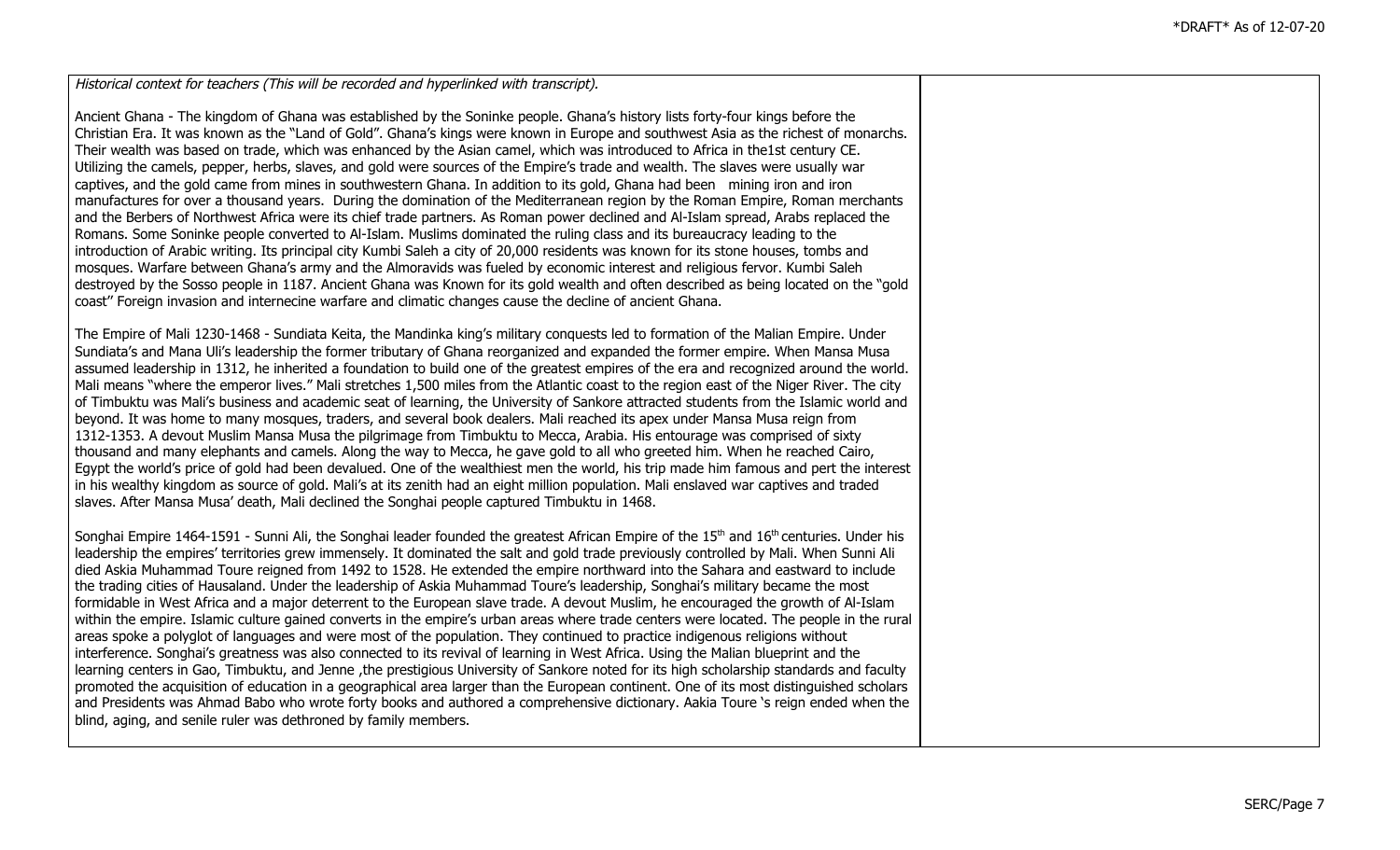| Songhai reached its zenith, during the rule of Askia Daud between 1549 and 1582. However, the political dynamics in West Africa was<br>changing due to the Portuguese establishing trading centers in 1480, along the Guinea coast seeking gold and slaves. Their activities<br>and threatening the empire and diverted its attention from the lucrative trans-Saharan trade which threaten their traditional Arab<br>partners in North Africa. Consequently in 1591 the king of Morocco sent a mercenary military force armed with muskets and cannon to<br>capture the capital Gao and regain access to West African gold. The Songhai army armed with only bow and lance were no match for<br>firearms. With its army destroyed, the Songhai empire soon disintegrated allowing European to enter the interior without hindrance to<br>enslave Africans without African middlemen.<br>The fall of the Songhai empire was key to the increase in the TransAtlantic Slave trade and its impact on African Americans. |                                                                                                                                                                                                                                                                                                                                                                                                                                                                                                                                                                                                                                                                                                                                                                                                                                                                                                                                   |
|-----------------------------------------------------------------------------------------------------------------------------------------------------------------------------------------------------------------------------------------------------------------------------------------------------------------------------------------------------------------------------------------------------------------------------------------------------------------------------------------------------------------------------------------------------------------------------------------------------------------------------------------------------------------------------------------------------------------------------------------------------------------------------------------------------------------------------------------------------------------------------------------------------------------------------------------------------------------------------------------------------------------------|-----------------------------------------------------------------------------------------------------------------------------------------------------------------------------------------------------------------------------------------------------------------------------------------------------------------------------------------------------------------------------------------------------------------------------------------------------------------------------------------------------------------------------------------------------------------------------------------------------------------------------------------------------------------------------------------------------------------------------------------------------------------------------------------------------------------------------------------------------------------------------------------------------------------------------------|
| Big Ideas Topics to be Addressed, including Key Concepts and Terms<br>Various African civilizations developed differently overtime.<br>The history of Africa's civilizations contradict the false narrative of African inferiority and racial stereotypes.<br>Ancient West Africa was filled with wealth, geographical and ethnic diversity.                                                                                                                                                                                                                                                                                                                                                                                                                                                                                                                                                                                                                                                                          | <b>Materials/Resources Books</b><br>Book: Hine, Darlene, et al African American History<br>article: The Mali Empire: The Rise of the Richest<br><b>Civilization in West Africa</b><br>• Article: What's the Real Size of Africa<br>https://www.cnn.com/2016/08/18/africa/real-size-of-a<br>frica/index.html<br>Video: The Malian Empire and the richest man in<br>history<br>• DuBois, W.E.B. "The World and Africa Color and<br>Democracy."<br>https://www.amazon.com/World-Africa-Color-Democr<br>acy-Oxford/dp/0199386749<br>July, Robert A History of the African People<br>https://www.thriftbooks.com/w/a-history-of-the-african-people_rob<br>ert-w-july/347774/jtem/4684207/?mkwid=%7cdc&pcrid=44891824<br>0737&pkw=&pmt=&slid=&plc=&parid=104755242616&ptaid=pla-9<br>27269736418&aclid=CiwKCAiwiaX8BRBZEiwAOOxGxwyFaOldiwrWd<br>DePa6o1izFXG5cwOm4WVc6JYdGblRE7fLUIU_ANIBoCvwkOAvD_Bw<br>E#idia=4684207&edition=3519353 |
| Recommended Learning Activities, including UDL Principles/Scaffolded Supports and Asynchronous and Synchronous<br><b>Learning Opportunities</b><br>Day 1 Initiation Prompt: What if I told you one of the wealthiest men to walk the earth was from and lived in Africa? Allow for<br>several students to share their reactions. Chart student responses, use visuals like KWL Chart or note-taking frame to organize ideas<br>for students who are ELL and smart board for virtual visit to the Smithsonian National Museum of African Art Caravans of Gold Exhibit.<br>Explore/View/Discuss Caravans of Gold Scholarly Perspectives                                                                                                                                                                                                                                                                                                                                                                                 | Home Links/Reflections to Affirm Identity<br>Identify artifacts in your home that represent your culture<br>and/or intersectionality of identity.                                                                                                                                                                                                                                                                                                                                                                                                                                                                                                                                                                                                                                                                                                                                                                                 |
| https://africa.si.edu/exhibitions/current-exhibitions/caravans-of-gold-fragments-in-time-art-culture-and-exchange-across-medieval-sahar<br>an-africa/                                                                                                                                                                                                                                                                                                                                                                                                                                                                                                                                                                                                                                                                                                                                                                                                                                                                 |                                                                                                                                                                                                                                                                                                                                                                                                                                                                                                                                                                                                                                                                                                                                                                                                                                                                                                                                   |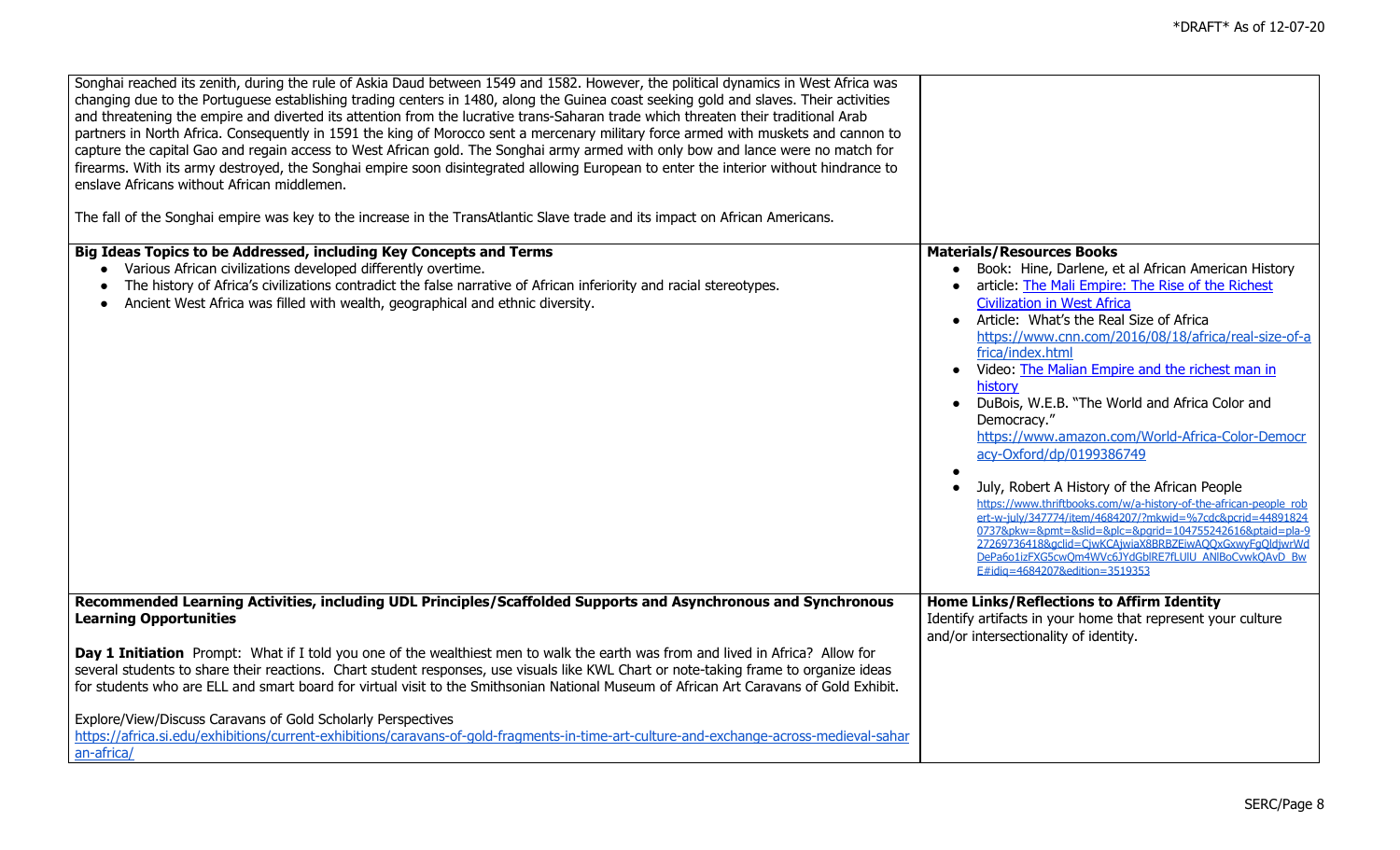┑

| Word-Splash Activity of African Empires sorting by African Region use Caravans of Gold Teachers' Guide for map in (lesson 1)<br>https://africa.si.edu/wp-content/uploads/Caravans TeachersGuide.pdf                                                                                                                                                                                                                          |                                                                                                                   |
|------------------------------------------------------------------------------------------------------------------------------------------------------------------------------------------------------------------------------------------------------------------------------------------------------------------------------------------------------------------------------------------------------------------------------|-------------------------------------------------------------------------------------------------------------------|
| Activity Great African Empires through the Arts Read and examine the characteristics of African Empires                                                                                                                                                                                                                                                                                                                      |                                                                                                                   |
| Split class into small groups (no more than 3 or 4) for short readings and share out using suggested passages/excerpts below. Use<br>Final Word Protocol and provide note taking graphic organizer. Conclude with one person from each group sharing a summary of the<br>civilization studied. Ipads or computers would be effective tools to organize articles, photographs, and artifacts ahead of time for each<br>group. |                                                                                                                   |
| What's the Real Size of Africa<br>Rise of Mali, The Richest Civilization in West Africa<br>Mansa Musa's Journey (Teacher's Guide pages 16-17)<br>Great Zimbabwe (Teacher's Guide Lesson 3 Activity 4)<br>Kingdom of Songhai https://thinkafrica.net/kingdom-of-songhai/<br>Idia First Queen Mother of Benin https://www.metmuseum.org/toah/hd/pwmn 3/hd pwmn 3.htm                                                           |                                                                                                                   |
| Closing Provide overview of culminating/end of unit project on ancient empires including Ancient Egypt where students will be asked to<br>create a powerpoint or poster of civilization of their choice. Organizational tools will be provided by teacher throughout remaining<br>lessons to contribute to development of research for project.                                                                              |                                                                                                                   |
| Day 2 Initiation Introduce characteristics of Ancient Egypt by viewing video https://www.youtube.com/watch?v=hO1tzmi1V5q                                                                                                                                                                                                                                                                                                     |                                                                                                                   |
| Activity Lead students in a virtual scavenger hunt of Ancient Egypt. Use virtual art exhibits or on-line resources to look for the<br>following: two or more women who were Pharaohs, likeness of Nefertiti in sculpture form at a notable museum, at least 10 items about<br>Egypt that intersect with identity, age, gender, social status, religion etc., and notable inventions or discoveries, including engineering.   |                                                                                                                   |
| Closing Have students Turn and Talk for 3 minutes and discuss and compare ancient Egypt to one of the civilizations learned about in<br>Day 1.                                                                                                                                                                                                                                                                               |                                                                                                                   |
| Assessment Exit Slip - What examples of wealth were described in the civilizations from your research?<br>Describe the role of Women in governing Empires. List characteristics of leadership in an individual you found<br>similar to yourself.                                                                                                                                                                             |                                                                                                                   |
| <b>Options for Content Continuity Across History Courses and Interdisciplinary Integration</b><br>English for reading of various passages                                                                                                                                                                                                                                                                                    | <b>Extensions/Experiential Opportunities</b><br>Explore/Watch/Discuss Video: What were Africans doing in<br>1492? |
|                                                                                                                                                                                                                                                                                                                                                                                                                              |                                                                                                                   |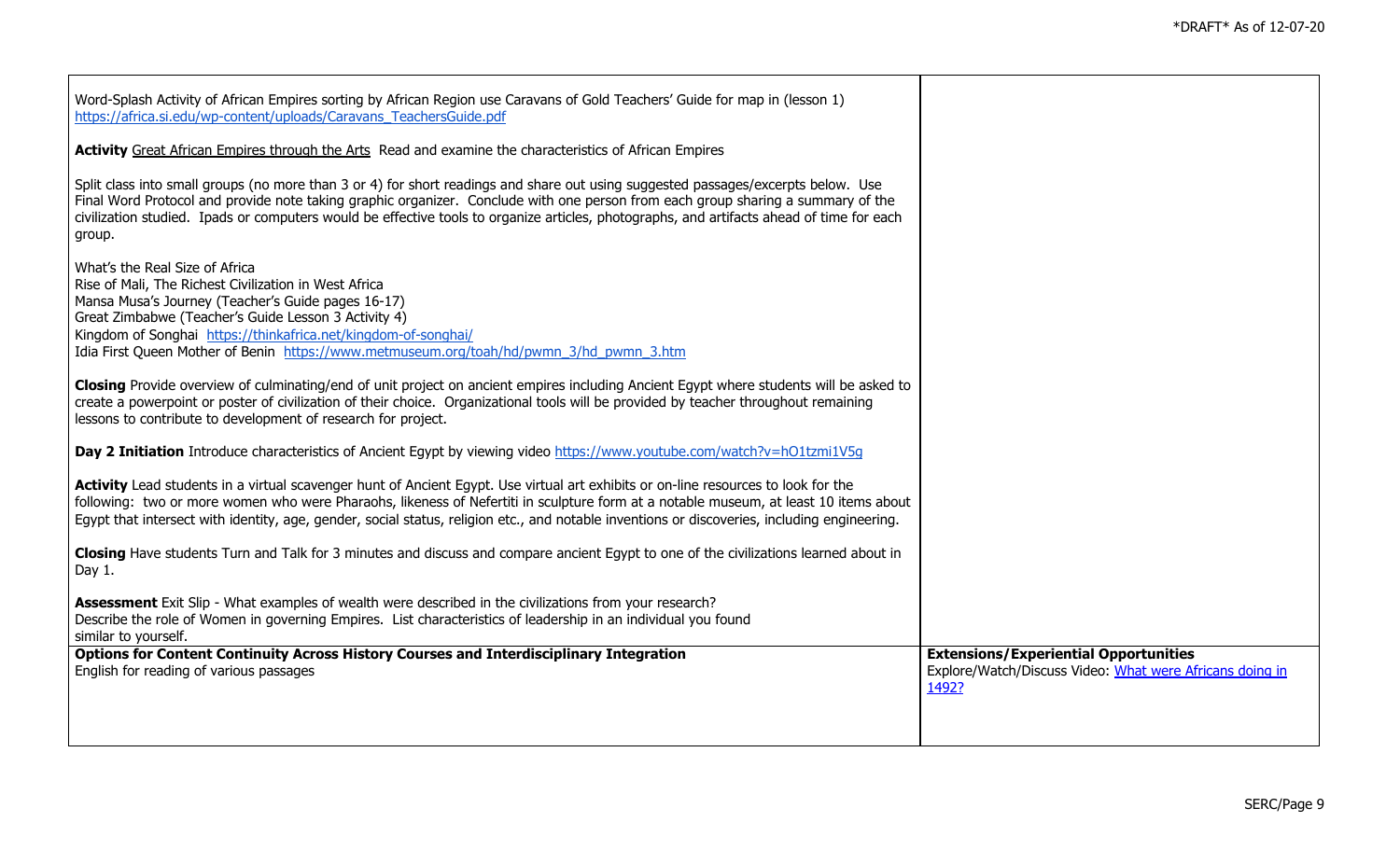| Lesson 1.3 The Moors                                                                                                                                                                                                                                                                                                                                                                                                                                                                                                                                                                                                                                                                                                                                                                                                                                                                                                                                                                                                                                                                                                                                                                                                                                                                                                                                                                                                                                                                                                                                                                                                                                                                                         | <b>Duration: 2 days</b>                                                                                                                                                                                                                                                                                                                                                                              |
|--------------------------------------------------------------------------------------------------------------------------------------------------------------------------------------------------------------------------------------------------------------------------------------------------------------------------------------------------------------------------------------------------------------------------------------------------------------------------------------------------------------------------------------------------------------------------------------------------------------------------------------------------------------------------------------------------------------------------------------------------------------------------------------------------------------------------------------------------------------------------------------------------------------------------------------------------------------------------------------------------------------------------------------------------------------------------------------------------------------------------------------------------------------------------------------------------------------------------------------------------------------------------------------------------------------------------------------------------------------------------------------------------------------------------------------------------------------------------------------------------------------------------------------------------------------------------------------------------------------------------------------------------------------------------------------------------------------|------------------------------------------------------------------------------------------------------------------------------------------------------------------------------------------------------------------------------------------------------------------------------------------------------------------------------------------------------------------------------------------------------|
| Historical context for teachers (This will be recorded and hyperlinked with transcript).                                                                                                                                                                                                                                                                                                                                                                                                                                                                                                                                                                                                                                                                                                                                                                                                                                                                                                                                                                                                                                                                                                                                                                                                                                                                                                                                                                                                                                                                                                                                                                                                                     |                                                                                                                                                                                                                                                                                                                                                                                                      |
| The Moors are an excellent refutation of the false narrative of African racial inferiority. These adherents of Al-Islam were the<br>battering-ramp that conquered Spain, Southern Europe, and parts of France. They ruled the inhabitants of the Iberian peninsula for<br>700 hundred years, 711 to 1492. The Moors(so named by the Romans) were primarily Africans from the north and west, the<br>Almoravids of the Sahara region who were both African and biracial, and Arabs. Many of the military leaders and rulers were referred to<br>in European literature as Black-a-Moors. General Tarik conquered Spain in 711, the trait of Gibraltar is named for him. It means Tarik's<br>mountain. The Moors filled the vacuum in Europe during the period known as the" Dark Age," after Rome had transferred its seat of<br>power to Constantinople in fear of the so-called "barbarian tribes." Like so much of Africans' contributions to world civilization, the<br>Moorish gifts and enrichments have not been generally recognized. For instance, the Moors brought medical knowledge, public baths,<br>sewage systems, architectural design, poetry using the illadic meter, and collaborated with Jewish residents to establish Universities<br>and other centers of learning. However, the most stupendous aide and/or help was the introduction of Algebra and the Hindi numeral<br>system at time when Europe used the Roman numeral system. Spain's music, foods and culture, in general bears the mark of Moorish<br>influence. The old axiom that nature "knows no color line is true." Many of the men of distinction in southern Europe were describe as<br>having "swarthy complexions." |                                                                                                                                                                                                                                                                                                                                                                                                      |
| The Moorish presence in Europe, especially Spain and Portugal, given their long tenure in these nations, their strident advocacy of<br>Africans being sub-humans, during the Transatlantic slave trade must be viewed in stark economic terms. It must be noted that of the<br>approximately twelve million Africans, who made the Middle Passage the vast majority went to the Spanish and Portuguese conquered<br>territories in the Caribbean, Central and South America. With the Spanish reconquest of Andalusia or Land of the Vandals, the last<br>Moorish Prince was expelled from Portugal in 1492.                                                                                                                                                                                                                                                                                                                                                                                                                                                                                                                                                                                                                                                                                                                                                                                                                                                                                                                                                                                                                                                                                                 |                                                                                                                                                                                                                                                                                                                                                                                                      |
| Big Ideas Topics to be Addressed, including Key Concepts and Terms                                                                                                                                                                                                                                                                                                                                                                                                                                                                                                                                                                                                                                                                                                                                                                                                                                                                                                                                                                                                                                                                                                                                                                                                                                                                                                                                                                                                                                                                                                                                                                                                                                           | <b>Materials/Resources/Speakers</b>                                                                                                                                                                                                                                                                                                                                                                  |
| Understand the characteristics and achievements of the people discussed.<br>Understand the different forms of conquest.                                                                                                                                                                                                                                                                                                                                                                                                                                                                                                                                                                                                                                                                                                                                                                                                                                                                                                                                                                                                                                                                                                                                                                                                                                                                                                                                                                                                                                                                                                                                                                                      | Poole, Stanley Lane The Moors in Spain<br>Video: Understanding Who The Moors Were: A<br>History<br>https://www.youtube.com/watch?v=Cn961fp19EQ<br>Article: Who were the Moors<br>https://www.nationalgeographic.com/history/reference<br>/people/who-were-moors/<br>Article: The Moors Black History or Black Mythology<br>yhttps://africanholocaust.net/moors-black-history-or-bl<br>ack-mythology/ |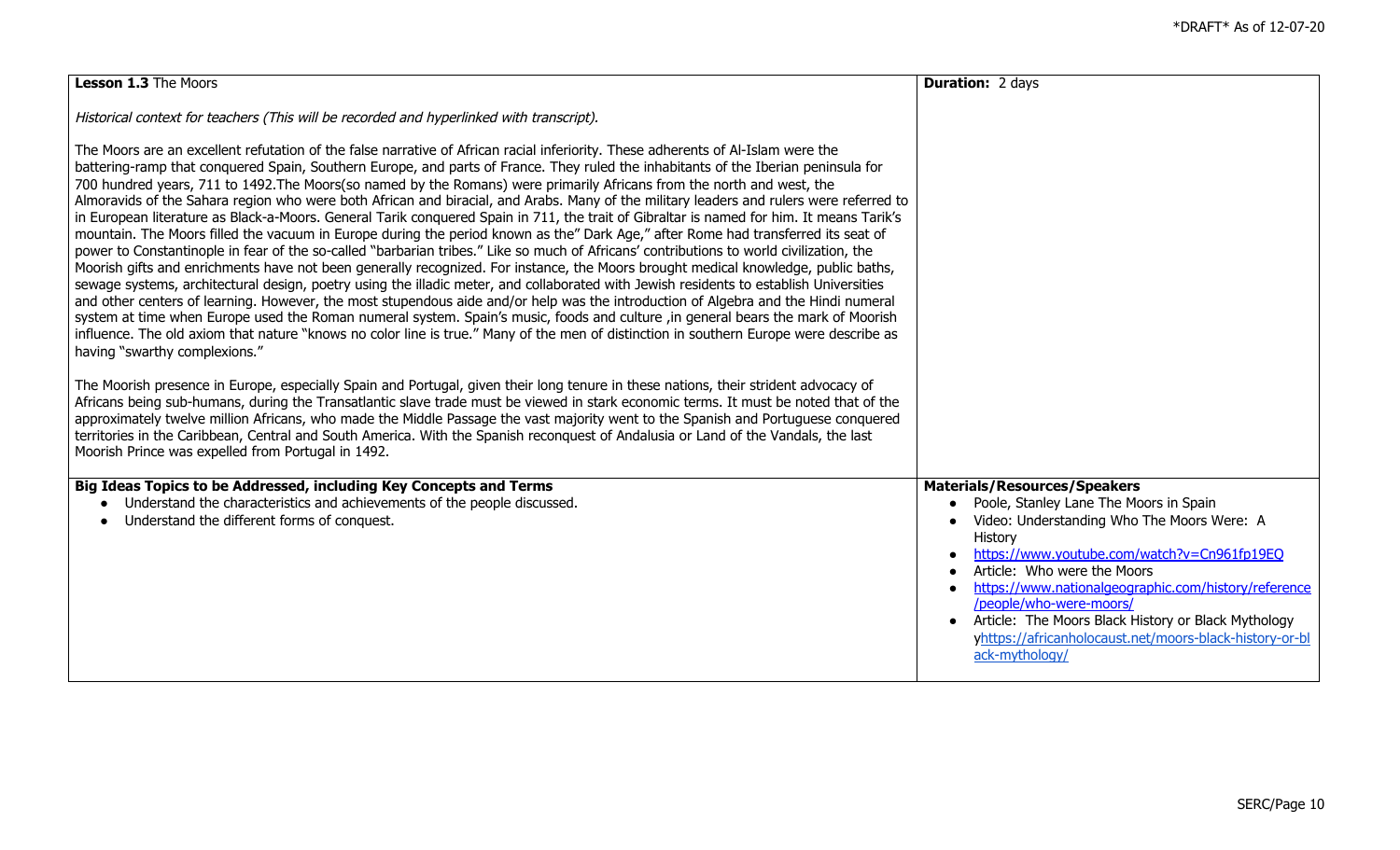| Recommended Learning Activities, including UDL Principles/Scaffolded Supports and Asynchronous and Synchronous<br><b>Learning Opportunities</b>                                                                                                                                                                                                                                                                                                                                                                                                                                                                                                                                             | Home Links/Reflections to Affirm Identity<br>Image board. Using print and digital resources. Make a collage<br>around a portrait of yourself. In the collage use images,                                                                                                                                                                                                                                                              |
|---------------------------------------------------------------------------------------------------------------------------------------------------------------------------------------------------------------------------------------------------------------------------------------------------------------------------------------------------------------------------------------------------------------------------------------------------------------------------------------------------------------------------------------------------------------------------------------------------------------------------------------------------------------------------------------------|---------------------------------------------------------------------------------------------------------------------------------------------------------------------------------------------------------------------------------------------------------------------------------------------------------------------------------------------------------------------------------------------------------------------------------------|
| Day 1 Initiation Group students in groups of 4. Pass out pictures of the Moorish Chief without the title, have students Turn and Talk<br>about what the picture "says" about him and his identity. Reimagine the label for this artifact. Wrap up with discussion of how images<br>represent our identity both positively and negatively. Ask students if they remember the photo of African images that they related to<br>and if their viewpoint has changed when looking at images of African, African people and why. Philadelphia Museum of Art painting<br>"The Moorish Chief"<br>What do you know, what to know about the Moors? Al-Islam? Chart responses, revisit at end of class. | words, symbols and phrases that showcase your self-pride and<br>cultural heritage family story. Student work can be displayed<br>around the room for a gallery walk. It can be done virtually<br>using google documents and distance learning platforms using<br>(5-10) presentation slides as needed. Encourage the students<br>to leave one virtual/written comment of positive affirmation on<br>three different peers' portraits. |
|                                                                                                                                                                                                                                                                                                                                                                                                                                                                                                                                                                                                                                                                                             |                                                                                                                                                                                                                                                                                                                                                                                                                                       |
| <b>Activity</b>                                                                                                                                                                                                                                                                                                                                                                                                                                                                                                                                                                                                                                                                             |                                                                                                                                                                                                                                                                                                                                                                                                                                       |
| Guest Speaker (Interdistrict?) or Video: Understanding Who The Moors Were: A History<br>https://www.youtube.com/watch?v=Cn961fp19EQ                                                                                                                                                                                                                                                                                                                                                                                                                                                                                                                                                         |                                                                                                                                                                                                                                                                                                                                                                                                                                       |
| Explore/Read/Discuss: The Moors: Black History or Black Mythology Why are The Moors important to the study of African American<br>History?                                                                                                                                                                                                                                                                                                                                                                                                                                                                                                                                                  |                                                                                                                                                                                                                                                                                                                                                                                                                                       |
| Closing Socratic Seminar - Has religion been historically used to bring groups of people together or create division among people?<br>What are remnants of your position across the globe today?                                                                                                                                                                                                                                                                                                                                                                                                                                                                                            |                                                                                                                                                                                                                                                                                                                                                                                                                                       |
| Assessment Exit Slip - How were the identities of the Moors in Africa relevant to African American's and Black people today?                                                                                                                                                                                                                                                                                                                                                                                                                                                                                                                                                                |                                                                                                                                                                                                                                                                                                                                                                                                                                       |
| Options for Content Continuity Across History Courses and Interdisciplinary Integration<br>Arts<br>Science                                                                                                                                                                                                                                                                                                                                                                                                                                                                                                                                                                                  | <b>Extensions/Experiential Opportunities</b><br>Explore music and culture Spanish-Arabic Music of Al-Andalus                                                                                                                                                                                                                                                                                                                          |
|                                                                                                                                                                                                                                                                                                                                                                                                                                                                                                                                                                                                                                                                                             |                                                                                                                                                                                                                                                                                                                                                                                                                                       |

| <b>Lesson 1.4</b> The Social Construction of Race and the Transatlantic Slave Trade | <b>Duration: 5 days</b>                                |
|-------------------------------------------------------------------------------------|--------------------------------------------------------|
| Big Ideas/Topics to be Addressed, including Key Concepts and Terms                  | <b>Materials/Resources/Speakers</b>                    |
| Turtle Island, Indigenous Peoples                                                   | • Turtle Island Resources                              |
| Goree Island-Role in Transatlantic Slave Trade                                      | • There is no Scientific Basis for Race-It's a Made-up |
| Esteban de Dorante                                                                  | Label                                                  |
| Forced Migration and Racial Trauma                                                  | https://www.nationalgeographic.com/magazine/2018/      |
| Middle Passage                                                                      | 04/race-genetics-science-africa/                       |
| Resistance                                                                          | Nathaniel W. Smith, zinnedproject Reconstructing       |
| Maps of transatlantic slave trade, Africa, Caribbean, North/South America           | Race                                                   |
| Social Constructs                                                                   |                                                        |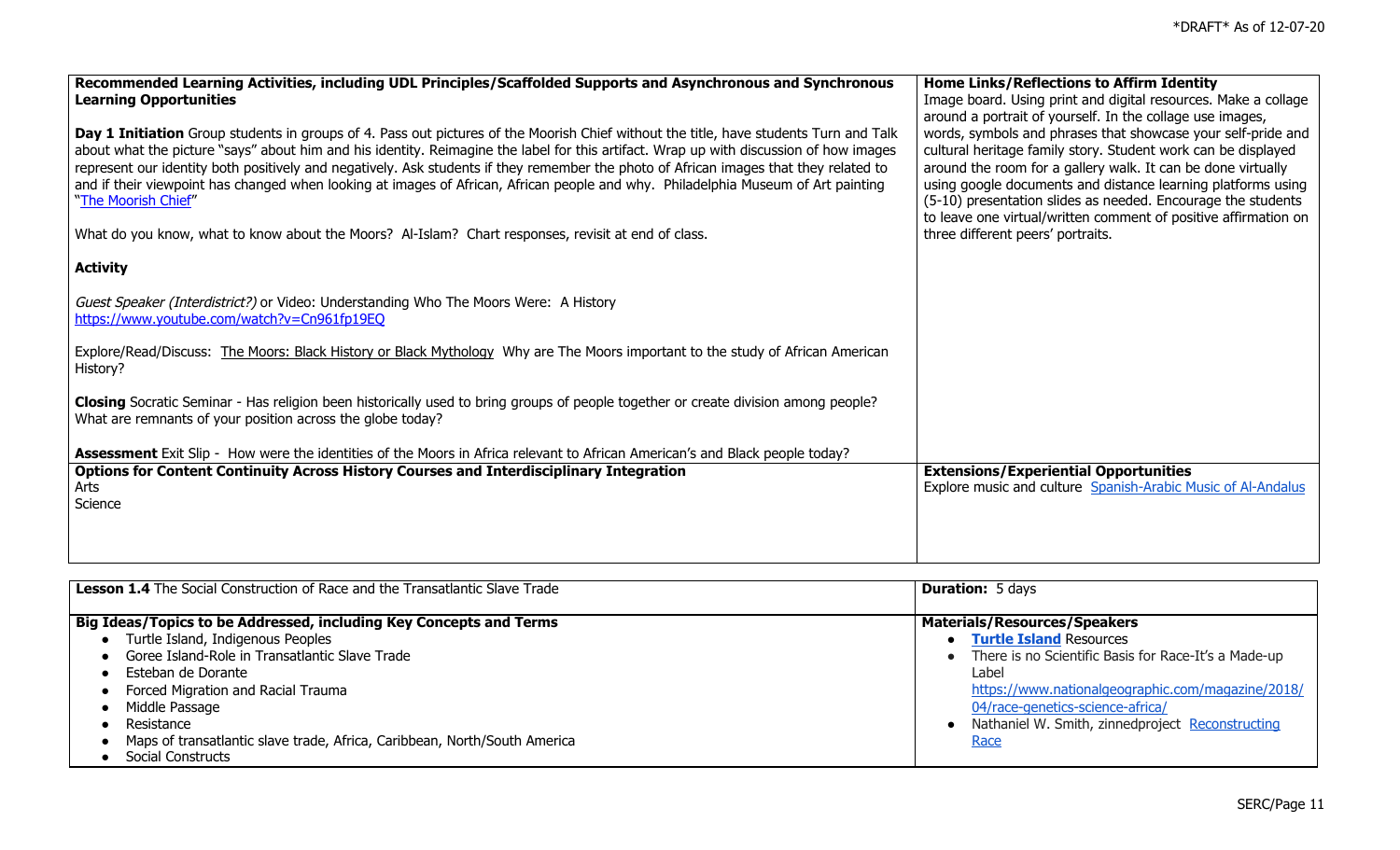| Race, Racial Identity                                                                                                                    | Teacher Resource: PBS Race Power of Illusion                    |
|------------------------------------------------------------------------------------------------------------------------------------------|-----------------------------------------------------------------|
| Power, Structural and Systemic Racism                                                                                                    | <b>Discussion Guide</b>                                         |
|                                                                                                                                          | https://www-tc.pbs.org/race/images/race-quide-lores.            |
|                                                                                                                                          | pdf                                                             |
|                                                                                                                                          | • 11 Ways Race Isn't Real, Jenée Desmond-Harris,                |
|                                                                                                                                          | Video: The myth of Race, Debunked in 3 minutes                  |
|                                                                                                                                          | https://www.vox.com/2014/10/10/6943461/race-socia               |
|                                                                                                                                          | l-construct-origins-census                                      |
|                                                                                                                                          | The Smithsonian's article Digital Archive of Slave<br>$\bullet$ |
|                                                                                                                                          | <b>Vovages</b>                                                  |
|                                                                                                                                          | The Smithsonian's article Digital Archive of Slave<br>$\bullet$ |
|                                                                                                                                          | Voyages (embedded extended inquiry links)                       |
|                                                                                                                                          | https://slavevoyages.org/                                       |
|                                                                                                                                          | Patterns in the intercolonial slave trade across the            |
|                                                                                                                                          | Americas before the nineteenth century                          |
|                                                                                                                                          | • Primary Sources:                                              |
|                                                                                                                                          | The Transatlantic Slave Trade   DPLA                            |
|                                                                                                                                          | Race and Belonging in Colonial America: The Story of            |
|                                                                                                                                          | <b>Anthony Johnson</b>                                          |
|                                                                                                                                          | Kevin Gaines, "African" Keywords for American                   |
|                                                                                                                                          | Cultural Studies, pp. 16-20                                     |
| Recommended Learning Activities, including UDL Principles/Scaffolded Supports and Asynchronous and Synchronous                           | Home Links/Reflections to Affirm Identity                       |
| <b>Learning Opportunities</b>                                                                                                            | Discuss with youth in your family how you honor your            |
|                                                                                                                                          | ancestors' wisdom and achievement.                              |
| Day 1 Initiation Students will review class norms and expectations for participation to ensure that perspectives are thoughtful,         |                                                                 |
| respectful, and in the spirit of learning as strive to better understand and engage in difficult conversations about race. Class will be |                                                                 |
| asked to Turn and Talk about why learning about race and racism is important for future classes about slavery.                           |                                                                 |
|                                                                                                                                          |                                                                 |
| Prompt for Turn and Talk: Where did the concept of race come from?                                                                       |                                                                 |
| Fist to 5 - What is your comfort level in talking about race? (1 very uncomfortable to 5 very comfortable). Have students note where     |                                                                 |
| they are individually and collectively, and identify what "norms" they need for themselves and as a class.                               |                                                                 |
|                                                                                                                                          |                                                                 |
| Activity Students will discuss the social construct of race and why understanding race is important for building our understanding of    |                                                                 |
| the history of slavery in America and globally. Groups will then complete What is Race? KWL Chart. Students will share the main          |                                                                 |
| points of discussion with the whole class.                                                                                               |                                                                 |
|                                                                                                                                          |                                                                 |
| Explore/Read/Discuss National Geographic Article: There is no Scientific Basis for Race - It's a Made up Label. After completing         |                                                                 |
| Learning portion of KWL, share out in groups key understandings.                                                                         |                                                                 |
|                                                                                                                                          |                                                                 |
| Then, students will analyze physical markers of race using a historical timeline of Race in America using photographs from primary       |                                                                 |
| sources. (Ensure that all students' identities are represented in timeline.) Discuss how and why race was constructed in America and     |                                                                 |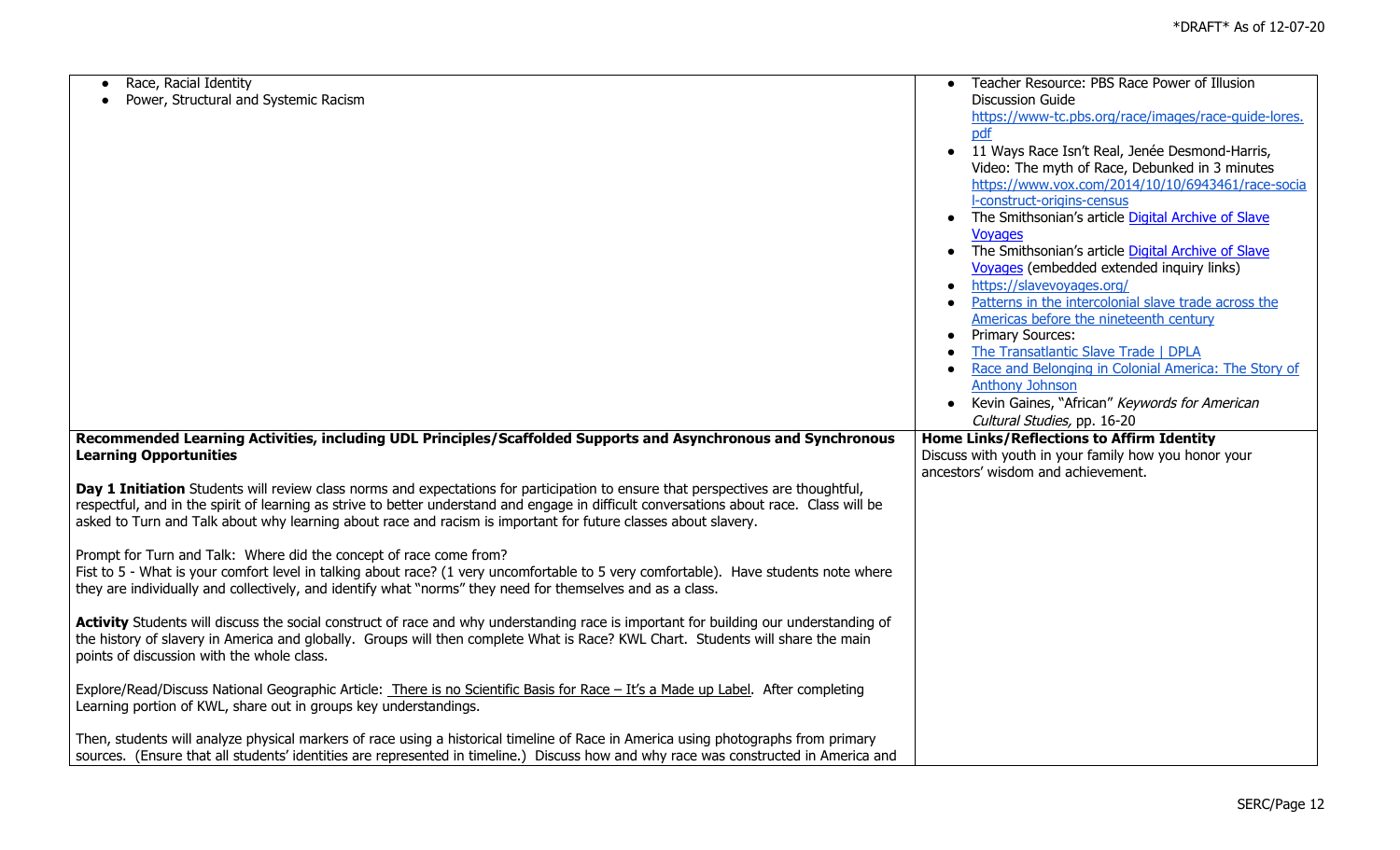| what race had to do with slavery and the study of American History. Wrap-up with PBS document 10 Things Everyone Should Know<br>About Race.                                                                                                                                                                                                                                                                                                                                                                                       |  |
|-----------------------------------------------------------------------------------------------------------------------------------------------------------------------------------------------------------------------------------------------------------------------------------------------------------------------------------------------------------------------------------------------------------------------------------------------------------------------------------------------------------------------------------|--|
| Closing Review with class project template/rubric (this will need to be developed) for end of unit presentation.                                                                                                                                                                                                                                                                                                                                                                                                                  |  |
| <b>Assessment</b> Quick Write - How does race impact your life? Early American culture?                                                                                                                                                                                                                                                                                                                                                                                                                                           |  |
| Day 2 Initiation Ask students to predict whom they would be most like if they were able to compare their DNA samples.                                                                                                                                                                                                                                                                                                                                                                                                             |  |
| Activity Explore/View/Discuss PBS Documentary Race the Power of Illusion: Episode 1 The Difference Between Us (must be<br>purchased). Teachers should be flexible and stop for reflection and discussion throughout the video.                                                                                                                                                                                                                                                                                                    |  |
| Closing Anthropologist Alan Goodman says that "to understand why the idea of race is a biological myth requires a major paradigm<br>shift." Do you agree? Did the film present anything that shifted your thinking in a major way? If so, what? Is it difficult to make this<br>shift? Why? (Ask students to document in journal.)                                                                                                                                                                                                |  |
| Day 3 Initiation Using the map of Turtle Island, ask students how it got its name? Ask if they know how Turtle Island is represented<br>in history? And, what connections they have with the construction of race and to the typical histories that are taught in the United<br>States?                                                                                                                                                                                                                                           |  |
| Activity Using Tribal Nations Maps on computers in small groups, students will formulate questions they have about origins of the<br>Americas from the perspective of Indigenous/Native Americans. Then they will listen to podcast The Map Of Native American Tribes<br>You've Never Seen Before to answer questions raised.                                                                                                                                                                                                     |  |
| Closing Full group discussion of what learned and assignment of pre-reading for next days lesson.                                                                                                                                                                                                                                                                                                                                                                                                                                 |  |
| Day 4 Initiation Introduce lesson on Slave voyages with a review of norms and safe space for sensitive discussions. Define and use<br>vocabulary: Racial Trauma and Forced Migration into opening remarks.                                                                                                                                                                                                                                                                                                                        |  |
| Activity Explore/Read/Discuss The Smithsonian's article Digital Archive of Slave Voyages (embedded extended inquiry links in<br>materials). Students will need Cornell Note-taking organizer (scaffold as needed) and computer.                                                                                                                                                                                                                                                                                                   |  |
| As a class, analyze the voyages of African's to the America's using a variety of maps. Watch the movement of 14,00 Interactive Slave<br>voyages Slave Voyages. Ask students about African's and how they came to America. Have them identify their status (free/enslaved)<br>using drawings or concept mapping. Provide students time to explore their chart using on-line resources.                                                                                                                                             |  |
| In small groups, engage students in unpacking what they know and have learned about who African's at that time were beyond Free<br>and Enslaved. Use a brainstorm map and have students list the possible identities of African people who migrated/were forced to<br>migrate to the America's: age, gender, vocations, family, religion, education, wealth, etc. Provide resource tools for student's<br>independent research on the people of the African Diaspora. Students should use research to inform culminating project. |  |